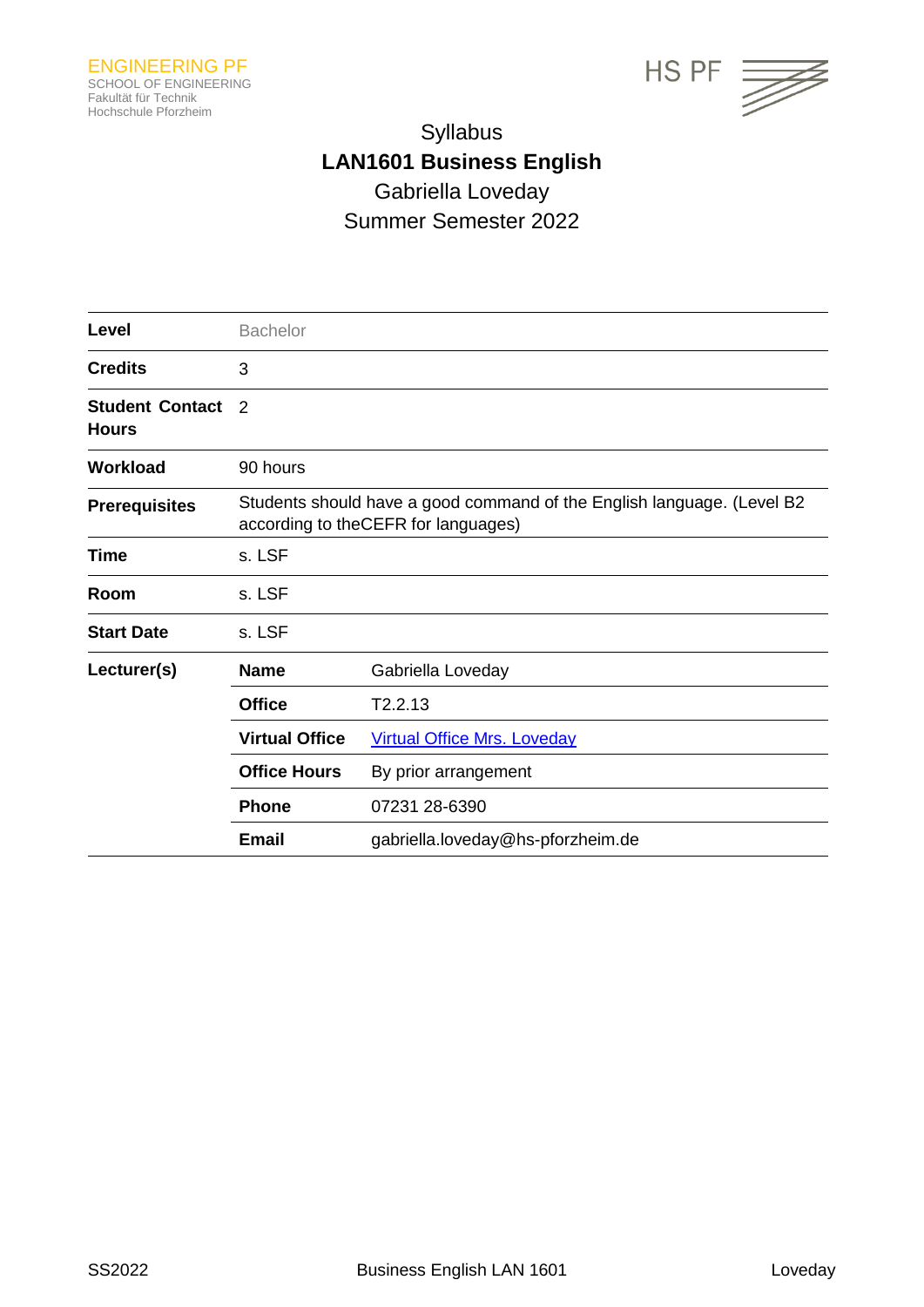## **Summary**

This course aims to facilitate both oral and written communication within a business context.Students will be provided with ample opportunity to practice all four language skills – listening, reading, speaking and writing. They will also address the challenges of conductingbusiness with partners from different business environments and areas of operation.

## **Outline of the Course**

Company structures

Types of business organizations and entrepreneurship

Corporate culture

Management techniques

Corporate strategies

Marketing

Advertising

**Outsourcing** 

Describing graphs and trends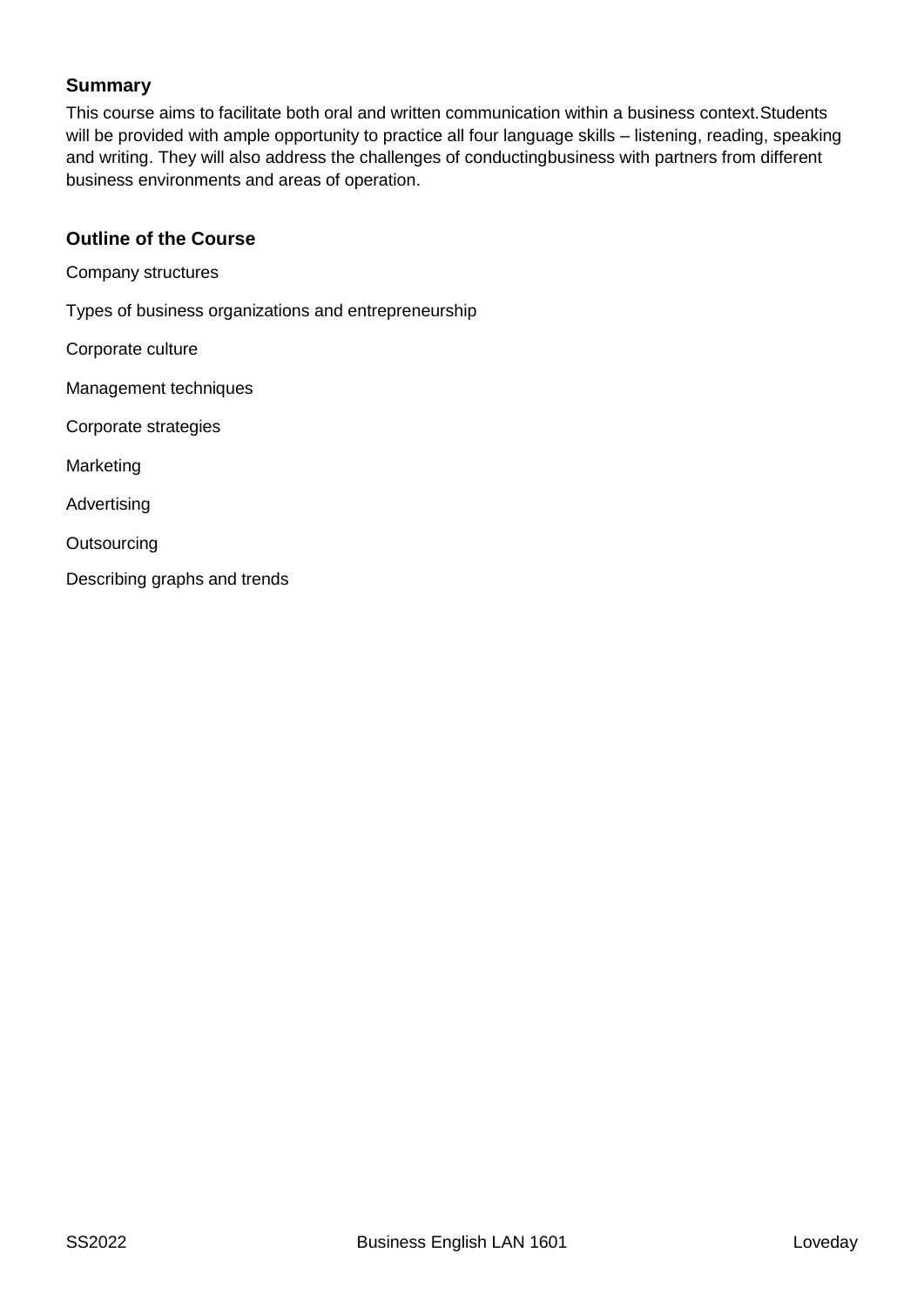## **Course Intended Learning Outcomes and their Contribution to Program Intended Learning Outcomes / Program Goals**

| <b>Program Intended Learning Outcomes</b> |                                                                                                                                                                                                  | <b>Course Intended Learning Outcomes</b>                                                                                                                                             |  |
|-------------------------------------------|--------------------------------------------------------------------------------------------------------------------------------------------------------------------------------------------------|--------------------------------------------------------------------------------------------------------------------------------------------------------------------------------------|--|
|                                           | After completion of the program the students<br>will be able                                                                                                                                     | After completion of the course the students will be able                                                                                                                             |  |
| $\mathbf{1}$                              | <b>Expert Knowledge</b>                                                                                                                                                                          |                                                                                                                                                                                      |  |
| 1.3                                       | to demonstrate their distinguished and<br>sound competencies in General Business<br>Administration.                                                                                              | to discuss key topics relating to business administration in the<br>English language. They have developed vocabulary relating to<br>marketing, management techniques and strategies. |  |
| 1.4                                       | to demonstrate their distinguished and<br>sound competencies in Economics.                                                                                                                       | to discuss issues relating to the business forms of private companies<br>and sectors of the economy.                                                                                 |  |
| $\mathbf{2}$                              | <b>Digital Skills</b>                                                                                                                                                                            |                                                                                                                                                                                      |  |
| 2.3                                       | to effectively use digital technologies to<br>interact, to collaborate and to communicate.                                                                                                       | to discuss, present and share information via digital learning<br>platforms.                                                                                                         |  |
| 3                                         | <b>Critical Thinking and Analytical Competence</b>                                                                                                                                               |                                                                                                                                                                                      |  |
| 3.1                                       | to implement adequate methods in a<br>competent manner and to apply them to<br>complex problems.                                                                                                 | to analyse and discuss company case studies and then provide a<br>critical assessment.                                                                                               |  |
| 3.2                                       | to critically reflect and interpret findings<br>and to develop comprehensive solutions for<br>complex problems.                                                                                  | to discuss business dilemmas and possible solutions.                                                                                                                                 |  |
| 4                                         | <b>Ethical Awareness</b>                                                                                                                                                                         |                                                                                                                                                                                      |  |
|                                           | to develop sound strategies in the areas of<br>ethics, sustainable development and social<br>responsibility and are able to apply them to<br>typical<br>economic<br>decision-making<br>problems. | to examine CSR policies of companies and to take a close look at<br>ethical dilemmas they face when recruiting suppliers and sourcing<br>products.                                   |  |
| 5                                         | <b>Communication and Collaboration Skills</b>                                                                                                                                                    |                                                                                                                                                                                      |  |
| 5.1                                       | to express complex issues effectively in<br>writing.                                                                                                                                             | to use their written language skills related to different forms of<br>business correspondence and analysis of case studies.                                                          |  |
| 5.2                                       | to demonstrate their oral communication<br>skills in presentations.                                                                                                                              | to take an active part in discussions and simulations as well as giving<br>short presentations in English.                                                                           |  |
| 5.3                                       | to work successfully in a team by<br>performing practical tasks.                                                                                                                                 | to work in groups on presentations and discussions in English.                                                                                                                       |  |
| 6                                         | Internationalization                                                                                                                                                                             |                                                                                                                                                                                      |  |
| 6.2                                       | to articulate themselves in a professional<br>manner in international business.                                                                                                                  | to participate in discussions on multinational companies.                                                                                                                            |  |

## **Teaching and Learning Approach**

The course will be run as a seminar with an interactive approach. All students will be expected to make an active contribution to group discussions, simulations and case studies.In addition, part of the course will consist of group and individual presentations. All classes will be held in English and students will be expected to regularly provide written assignments in order to improve their written communication skills.

## **Literature and Course Materials**

- Handouts from business journals and newspapers (the Economist, Financial Times etc.
- Case Studies from the Internet (thetimes100)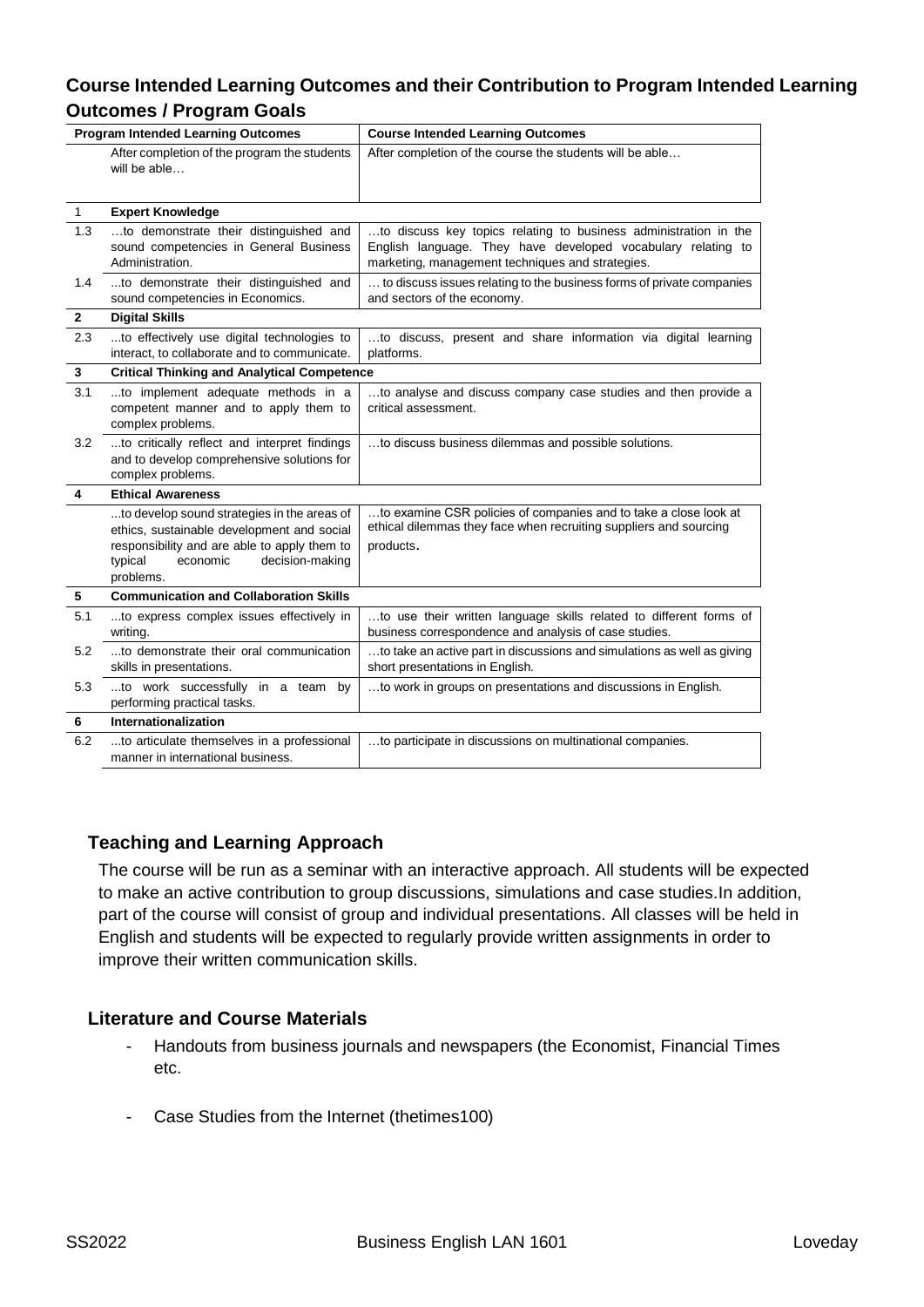## **Assessment**

Students will be given a grade for completion of written tasks. (20% of the grade.) There will also be a 60-minute written examination on business English (in the English language – 80% of the grade). Students will be prepared throughout the course on the relevant topics and provided with ample practice materials. The examination will consist of a case study/text for examination and internal correspondence within companies (memos, emails, reports, graph description).

### The Business English examination will count 100% for old SPO students (LAN 1501).

Students who regularly attend the course and hand in written assignments will be wellprepared for the examination. Regular feedback and correction will be provided to encourage improvement in their written and oral communication skills.

#### **Grading**

Students will be graded on a scale of  $1 =$  excellent,  $2 =$  very good,  $3 =$  satisfactory,  $4 =$  pass and  $5 = \text{fail.}$ 

| <b>No</b>      | <b>Date</b>                    | <b>Content</b>                                                                              |
|----------------|--------------------------------|---------------------------------------------------------------------------------------------|
| $\mathbf{1}$   | 23rdMarch<br>2022              | Structure of companies, sectors of employment,<br>company culture                           |
| $\overline{2}$ | 30 <sup>th</sup> March<br>2022 | Types of business organizations, business developments                                      |
| 3              | 6 <sup>th</sup> April<br>2022  | Mergers, social English                                                                     |
| 4              | 13 <sup>th</sup> April<br>2022 | Assignment writing and submission. Class<br>practice.                                       |
| 5              | 20 <sup>th</sup> April<br>2022 | Email writing, management styles, leadership                                                |
| 6              | 27 <sup>th</sup> April<br>2022 | Good netiquette, internal correspondence, tone of email<br>writing, Nike SWOT analysis      |
| $\overline{7}$ | 4 <sup>th</sup> May<br>2022    | Ikea and SWOT, JD case study - the 4 Ps                                                     |
| 8              | 11 <sup>th</sup> May<br>2022   | Writing emails from voicemails, ASOS case study - the<br>product lifecycle, Ansoff's Matrix |
| 9              | 18 <sup>th</sup> May<br>2022   | Formal memo writing, brands, advertising, case study,<br>commercials and their impact,      |
| 10             | 25 <sup>th</sup> May<br>2022   | Outsourcing, describing movements and trends                                                |
| 11             | 1 <sup>st</sup> June<br>2022   | Graph descriptions, product portfolio analysis                                              |
| 12             | 15 <sup>th</sup> June<br>2022  | Aldi case study & CSR, report writing, entering new<br>markets, graph descriptions          |
| 13             | 22 <sup>nd</sup> June<br>2022  | Mock exam                                                                                   |
| 14             | 29 <sup>th</sup> June<br>2022  | Exam revision - internal correspondence, business texts,<br>graphs                          |

## **Schedule**